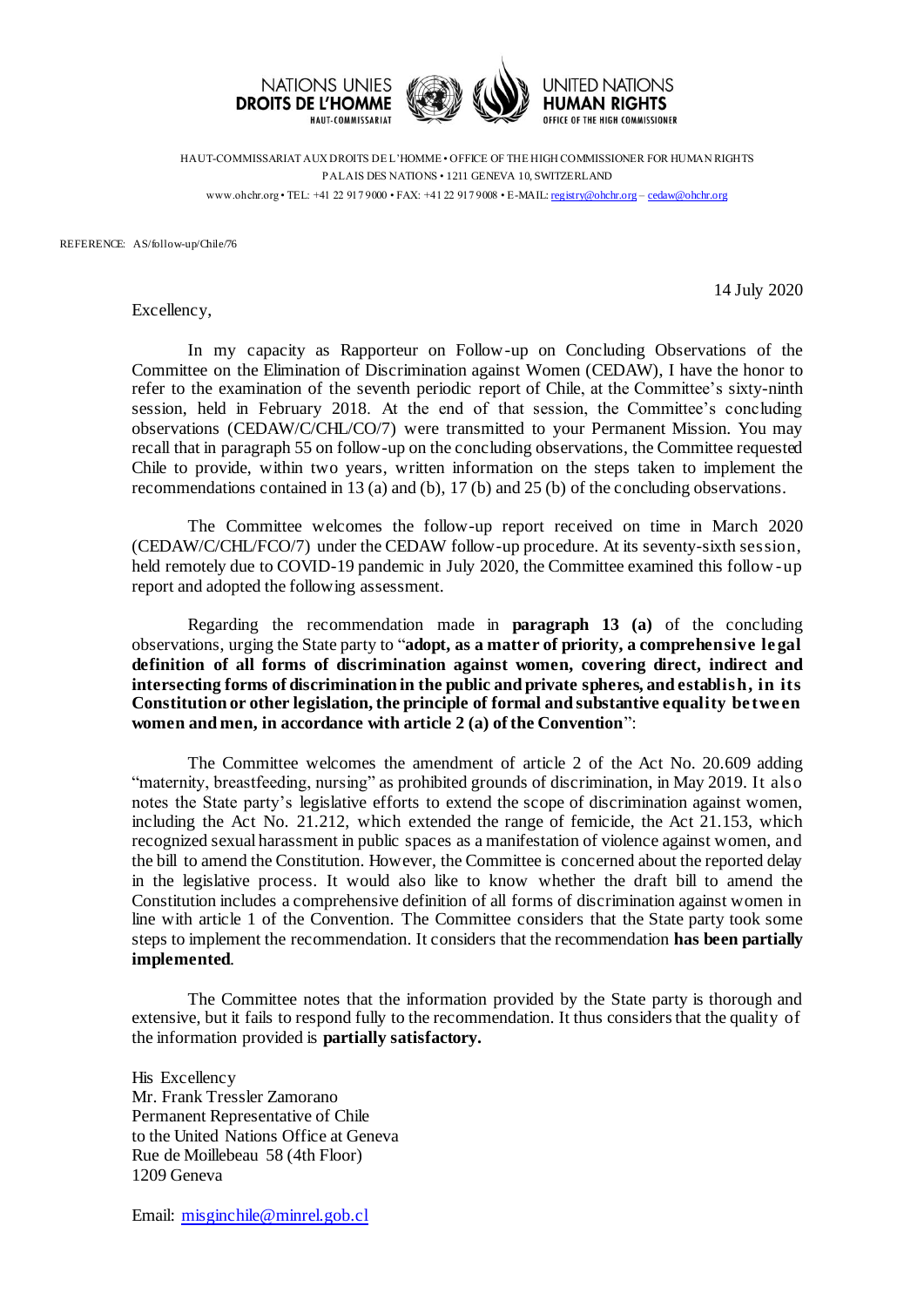

With regard to the recommendation made in **paragraph 13 (b)** of the concluding observations, urging the State party to "**establish a judicial complaint mechanism to deal specifically with cases of discrimination against women and ensure that ade quate human, financial and technical resources are allocated for its implementation, including the provision of training for the judiciary on the adjudication of such cases**":

The Committee notes the absence of a judicial complaint mechanism to deal spec ific ally with cases of discrimination against women. Regarding training for the judiciary, it considers that the provision of training, article 6 of the draft law on the right of women to a life free from violence, has not been adopted. The guidelines and directives mentioned in the report deal with only violence against women. The Committee considers that the State party did not take steps to implement the recommendations. It considers that the recommendation **has not been implemented.**

The Committee considers that the information provided by the State party is thorough and extensive, and responds directly to the recommendation. It thus considers that the quality of the information provided is **satisfactory**.

The Committee recommends that, in relation to **paragraph 13** of the concluding observations, the State party provide, **in its next periodic report**, information on actions taken to:

**1. Ensure the bills relating to discrimination against women, including the amendment of the Constitution, incorporate a comprehensive legal definition of all forms of discrimination against women, covering direct, indirect and intersecting forms of discrimination in the public and private spheres, and establish, in its Constitution or other**  legislation, the principle of formal and substantive equality between women and men, in **accordance with article 2 (a) of the Convention;**

**2. Establish a judicial complaint mechanism to deal specifically with cases of discrimination against women and ensure that adequate human, financial and technical resources are allocated for its implementation, including the provision of training for the judiciary on the adjudication of such cases.**

In relation to the recommendation made in **paragraph 17 (b)** of the concluding observations, urging the State party to "**ensure the adequate allocation of human, techni cal and financial resources to the Ministry for Women and Gender Equity, thereby allowing for the full implementation of its fourth national plan on equality between women and men**":

The Committee takes note of the information provided by the State party on human and financial resources allocated to the Ministry for Women and Gender Equality and the National Service for Women and Gender Equality for the implementation of the fourth national plan on equality between women and men, which guarantee the advancement of the goals of the national plan. Nevertheless, it regrets the lack of information on whether the State party has increased human, technical and financial resources allocated to the Ministry, including for the fourth national plan, since the dialogue with the Committee in 2018. The Committee is also concerned about the reported decrease of 2020 budget allocated to support women heads of households due to the COVID-19 pandemic. The Committee considers that there is a **lack of sufficient information to make an assessment.**

The Committee notes that the information provided by the State party is incomplete and fails to respond fully to the recommendation. It thus considers that the quality of the information provided is **unsatisfactory.**